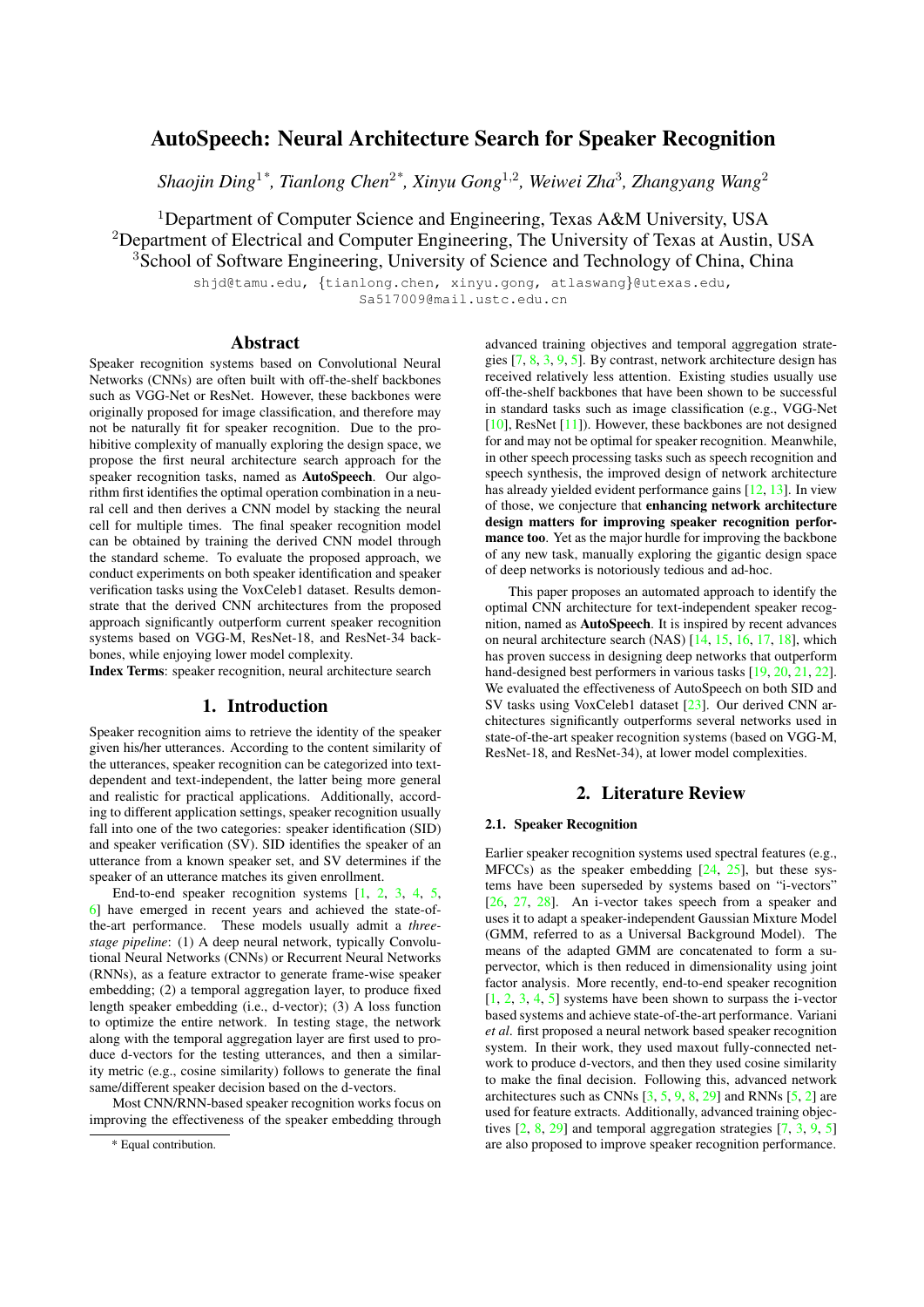<span id="page-1-2"></span>

Figure 1: *Illustration of a neural cell. During the search process, the intermediate nodes (*x<sup>2</sup> *to* x5*) are densely connected (red arrows), and the optimal combination of the operations on these edges are found at the end of the searching process. During architecture derivation, only the two operations with highest softmax probabilities (excepting zero operation) are retained for each intermediate node.*

#### 2.2. Neural Architecture Search

The goal of neural architecture search is to search for an optimal network architecture for a given task. To accomplish this, a search space will be constructed firstly, which may vary across different tasks and objectives. Towards accurate image classification, many previous work [\[14,](#page-4-13) [15,](#page-4-14) [16\]](#page-4-15) adopt a cell-based search space with complicated inner connection. To improve its efficiency, [\[30,](#page-4-29) [31,](#page-4-30) [32\]](#page-4-31) adopts a sequential-based search space, benefiting a lot in reducing latency and FLOPs inherently. More recently, neural architecture search has also been applied to other tasks (e.g., image segmentation [\[20,](#page-4-19) [33\]](#page-4-32), generative adversarial network [\[21\]](#page-4-20), and phone recognition [\[19\]](#page-4-18)), where task-specific search spaces are usually designed. To conduct architecture search over the defined search space, various optimization methods are proposed. Barret and Quoc first use the reinforcement learning (RL) to search for architecture[\[17\]](#page-4-16), where a RNN serves as an architecture sampler. However, it is quite time-consuming (2,000 GPU days). To address this limitation, Hieu *et al*. propose to use weight sharing (ENAS[\[16\]](#page-4-15)) to accelerate RL-based search method. Furthermore, Liu *et al*. present a gradient-based method [\[14\]](#page-4-13) to accelerate the searching process.

## 3. Methods

In this section, we introduce how to use NAS to automatically find the optimal CNN architecture for speaker recognition. Following previous NAS methods [\[14,](#page-4-13) [17\]](#page-4-16), we use a *two-stage pipeline*. First, we search for the optimal architecture of a neural cell that consists of several different types of operations. Second, we derive a CNN model using the searched cell, and then train the CNN model through the standard speaker recognition training scheme. We first define the search space of a neural cell in Section [3.1.](#page-1-0) Then, we describe the NAS algorithm in Section [3.2.](#page-1-1) Finally, we introduce how to derive a CNN model using searched neural cells and how to train it, in Section [3.3.](#page-2-0)

#### <span id="page-1-0"></span>3.1. Neural cell and search space

During the NAS process, the network is constructed by stacking multiple neural cells. We define a neural cell to have  $N = 7$ 

<span id="page-1-3"></span>

|  |  |  | Algorithm 1 Neural architecture search algorithm |  |  |  |
|--|--|--|--------------------------------------------------|--|--|--|
|--|--|--|--------------------------------------------------|--|--|--|

| <b>Inputs</b> : Training set $D_{train}$ , validation set $D_{val}$ . |  |
|-----------------------------------------------------------------------|--|
| <b>Output:</b> Searched neural cell architecture.                     |  |

#### while not converge do

|               | - Update weight parameters $\omega$ by $\nabla_{\omega} L_{train}(\omega, \alpha)$ on |  |  |  |
|---------------|---------------------------------------------------------------------------------------|--|--|--|
| $D_{train}$ . |                                                                                       |  |  |  |

- Update architecture parameters  $\alpha$  by  $\nabla_{\alpha}L_{val}(\omega,\alpha)$  on  $D_{val}$ .

end while

- Derive the neural cell architecture from  $\alpha$  by retaining the two operations with highest softmax probabilities for each node.

nodes, as illustrated in Figure [1.](#page-1-2) A cell can be viewed as a directed acyclic graph, where a node  $x_i$  corresponds to a tensor and a directed edge  $(i, j)$  corresponds to an operation  $o_{ij}(\cdot)$ Following  $[14, 17, 15, 34]$  $[14, 17, 15, 34]$  $[14, 17, 15, 34]$  $[14, 17, 15, 34]$  $[14, 17, 15, 34]$  $[14, 17, 15, 34]$  $[14, 17, 15, 34]$ , we set each cell to have two input nodes, four intermediate nodes, and one output node. The input nodes are set equal to the outputs of previous two cells, respectively (e.g., The first node  $x_0$  in the k-th cell is equal to the output of the  $(k-2)$ -th cell, and the second node  $x_1$  in the k-th cell is equal to the output of the  $(k-1)$ -th cell). The four intermediate nodes  $(x_2 \text{ to } x_5)$  are densely connected (red arrows in Figure [1,](#page-1-2) 14 edges in total), and each of them is computed as the summation based on all of its predecessors:

$$
x_j \coloneqq \sum_{i < j} o_{ij}(x_i) \tag{1}
$$

A best combination of the operations on these edges are found at the end of the searching process. Finally, the output node  $x_7$ is defined as the concatenation of all intermediate nodes.

The search space O defines all possible candidate operations in a neural cell. We include the following 8 operations that are prevalent in modern CNNs in our search space, and the resulting search space size is  $8^14$  (14 edges, 8 candidate operations for each edge).

- $3 \times 3$  separable convolution  $3 \times 3$  average pooling
- $5 \times 5$  separable convolution  $3 \times 3$  max pooling
- $3 \times 3$  dilated convolution • skip connection
- $5 \times 5$  dilated convolution • no connection (zero)

We stack the neural cell 8 times to form the backbone CNN during the NAS process. Additionally, we define two types of neural cells: *normal cells* (cells that keep the spatial resolution of the feature tensor) and *reduction cells* (cells that divide the spatial resolution by 2 and multiply the number of filters by 2). Following previous studies [\[35,](#page-4-34) [14,](#page-4-13) [15\]](#page-4-14), we set the cells whose position is located at the  $1/3$  and  $2/3$  of the total depth to reduction cells, and the other cells are normal cells. All the normal cells share the same architecture, and all the reduction cells share the same architecture, respectively. The output of the last cell is then fed to an average pooling layer, followed by a fully-connected layer that outputs the softmax probability.

#### <span id="page-1-1"></span>3.2. Neural architecture search

To search for the optimal operation combinations in a neural cell, we define two sets of parameters: (1) a set of *architecture* parameters  $\alpha$  that controls the choice of operations and (2) a set of *weight* parameters  $\omega$  of all operations in O. We use architecture parameters  $\alpha_{ij} \in \mathbb{R}^{|O|}$  to relax the categorical choice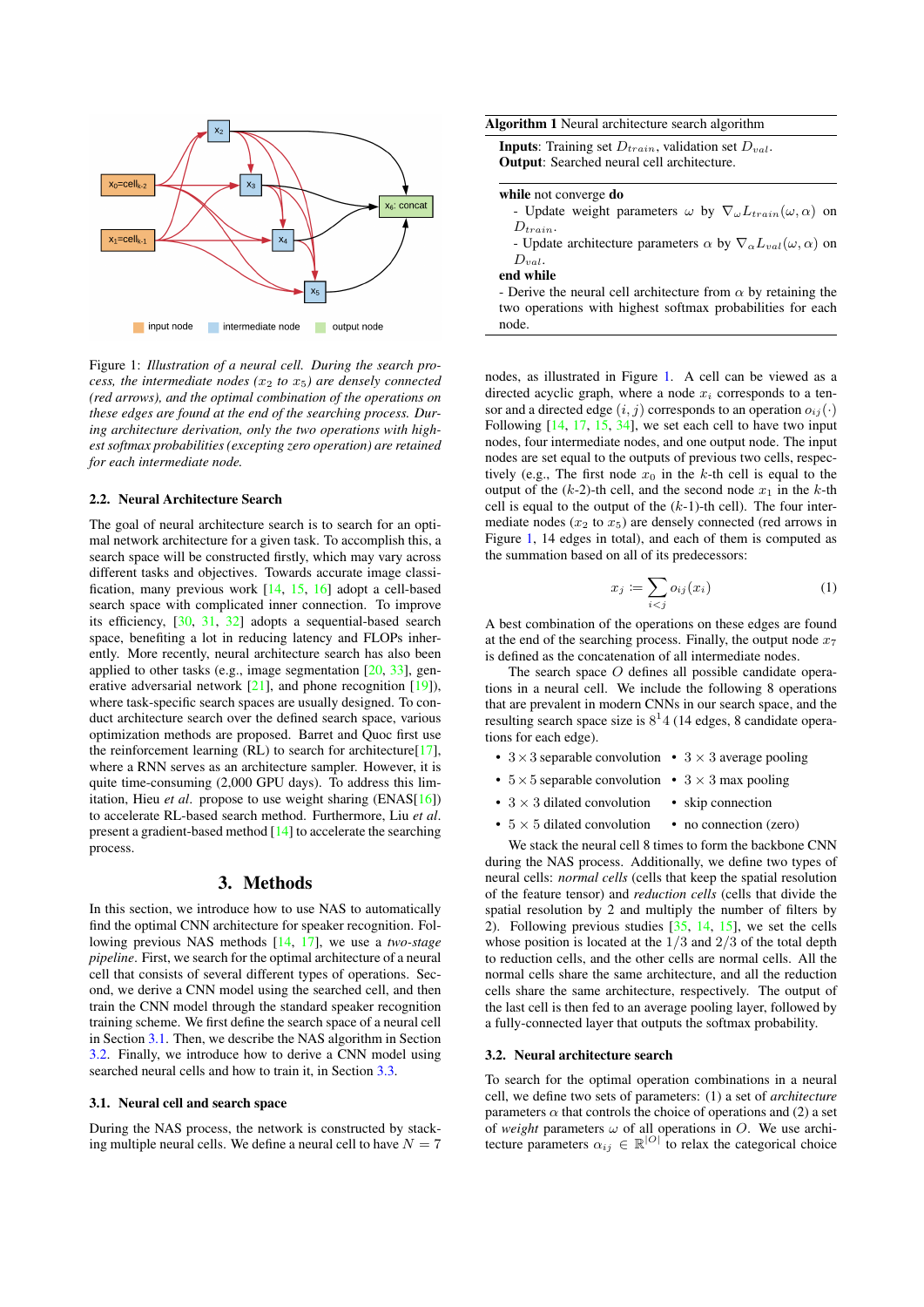of a particular operation  $o_{ij}$  on edge  $(i, j)$  to a softmax over all possible operations in the search space:

$$
\hat{o}_{ij}(x_i) \coloneqq \sum_{o \in O} \frac{\exp(\alpha_{ij}^o)}{\sum_{o' \in O} \exp(\alpha_{ij}^{o'})} o(x_i) \tag{2}
$$

As a result, the search space becomes continuous, and NAS can be realized by optimizing the architecture parameters. In addition, since we have two types of neural cells (normal cells and reduction cells), the architecture parameters becomes  $\alpha =$  $(\alpha_{normal}, \alpha_{reduction})$ , where  $\alpha_{normal}$  are shared among all normal cells and  $\alpha_{reduction}$  shared among all reduction cells.

We use a differentiable NAS algorithm [\[14\]](#page-4-13) to learn  $\alpha$  and  $\omega$  jointly through back-propagation. We denote the training loss as  $L_{train}(\omega, \alpha)$  and the validation loss as  $L_{val}(\omega, \alpha)$ . The NAS process can be viewed as a bi-level optimization problem [\[36\]](#page-4-35) (eq. [3\)](#page-2-1), which aims to find an optimal  $\alpha$  that minimizes  $L_{validation}(\omega, \alpha)$ , where the optimal  $\omega$  is determined by minimizing  $L_{train}(\omega, \alpha)$ .

$$
\min_{\alpha} L_{val}(\omega, \alpha)
$$
\n
$$
\text{s.t. } \omega = \underset{\omega}{\arg\min} L_{train}(\omega, \alpha) \tag{3}
$$

In our task, we use cross-entropy loss for both  $L_{train}$  and  $L_{val}$ :

<span id="page-2-3"></span>
$$
L := -\sum_{k=1}^{K} \mathbb{I}(y = k) \log p_k \tag{4}
$$

where  $\mathbb{I}(\cdot)$  is the indicator function, K is the number of speakers, y is the ground-truth speaker, and  $p_k$  is the softmax probability of speaker  $k$ .

In practice, this bi-level optimization problem can be solved iteratively, as shown in Algorithm [1.](#page-1-3) During each iteration, we perform two steps: weight parameters update and architecture parameters update. In the weight parameters update step, we update  $\omega$  by minimizing the the cross-entropy loss on training set  $L_{train}$ , while fixing  $\alpha$ . In the architecture parameter update step, we update  $\alpha$  by minimizing the cross-entropy loss on validation set  $L_{val}$ , while fixing  $\omega$ .

The algorithm terminates when the choice of operations in the neural cell converges, which is empirically measured by the entropy of the architecture parameters  $\alpha$  as:

$$
E = \sum_{i,j} \sum_{o \in O} \alpha_{ij}^o \log \alpha_{ij}^o \tag{5}
$$

A smaller the entropy indicates a higher confidence of choosing a particular operation among all possible operations. As a result, we consider the architecture of the neural cell being converged when the entropy does not decrease.

#### <span id="page-2-0"></span>3.3. Architecture derivation

Once the search process is converged, we can derive a neural cell architecture from the learned architecture parameters. For each node  $x_j$ , we retain *two operations with highest softmax probabilities* (excepting zero operation) from all its predecessors  $x_i, \forall i \leq j$ , following [\[14\]](#page-4-13). The softmax probability of an operation  $o$  between nodes  $(i, j)$  is defined as:

$$
p_{ij}^o := \frac{\exp(\alpha_{ij}^o)}{\sum_{o' \in O} \exp(\alpha_{ij}^{o'})}
$$
 (6)

With the derived neural cell, we construct a CNN by stacking multiple neural cells. We explore different number of neural cells and different number of channels in our experiments, as we will describe in Section [4.3.](#page-2-2) Similar to the CNN architecture in NAS process, we still set the cells whose position is located at the  $1/3$  and  $2/3$  of the total depth to reduction cells, and the other cells are normal cells.

To obtain the final speaker recognition model, we train the CNN model from random initialized weights (denoted as *training from scratch*) on training set by minimizing the crossentropy loss in eq. [4.](#page-2-3) We use the output of the average pooling layer of the trained CNN as the speaker embedding.

#### 4. Experiments

## 4.1. Datasets

<span id="page-2-1"></span>We conducted experiments on VoxCeleb1 [\[23\]](#page-4-22) dataset consisting of 153,516 utterances produced by 1,251 speakers. Vox-Celeb1 has an identification split and a verification split for SID and SV, respectively. The identification split divides the entire dataset to a training set of 138,316 utterances, a development set of 6,904 utterances, and a test set of 8,251 utterances. All the three sets were produced by the same 1,251 speakers. The verification split divides the dataset into a training set of 148,642 utterances produced by 1,211 speakers and a test set of 4,874 utterances produced by 40 speakers. The test speakers do not overlap with training. The verification split also provided 37,720 trial pairs for SV evaluation. During the NAS process, we followed the identification split. These subsets were used as introduced in Section [3.2.](#page-1-1) During training from scratch, we train different models for SID and SV tasks following identification split and verification split, respectively.

#### 4.2. Implementation details

For each utterance, we extracted a 257-dim spectrogram with a 25ms window and 10ms shift. We performed mean and variance normalization on each frequency bin of the spectrogram. To form a mini-batch, we randomly selected 3-second segments from utterances. As a result, the input size is  $257 \times 300$ .

We implemented the proposed method based on PyTorch [\[38\]](#page-4-36) and NVIDIA TITAN RTX GPU<sup>[1](#page-2-4)</sup>. During the NAS process, the network with 8 neural cells was training using the algorithm in Section [3.2](#page-1-1) for 50 epochs with a batch size of 16. We set the initial channels to 16, due to the limited GPU memory. We used Adam Optimizer to optimize both the architecture parameters  $\alpha$  and weight parameters  $\omega$ . We set the initial learning rate of the optimizer for  $\alpha$  to  $10^{-3}$ , and we set that of the optimizer for  $\omega$  to 10<sup>-2</sup>. Both learning rate were annealed down to zero following a cosine schedule [\[39\]](#page-4-37). We set the weight decay of both optimizers to  $3 \times 10^{-4}$ . The entire searching process takes around 5 days on a single GPU.

During training from scratch, the model was trained for 300 epochs with a batch size of 128. We explored different initial channels, as we will describe in Section [4.3.](#page-2-2) We used Adam Optimizer with initial learning rate of  $10^{-2}$ , which was annealed down to zero following a cosine schedule. We set the weight decay of the optimizer to  $3 \times 10^{-4}$ . The entire training process takes around 1 day on a single GPU.

#### <span id="page-2-2"></span>4.3. Experimental Setup

We explored the effect of using different number of neural cells and different number of channels during training from scratch. First, we derived a relatively light-weight model by setting the

<span id="page-2-4"></span><sup>1</sup>Codes available at <https://github.com/TAMU-VITA/AutoSpeech>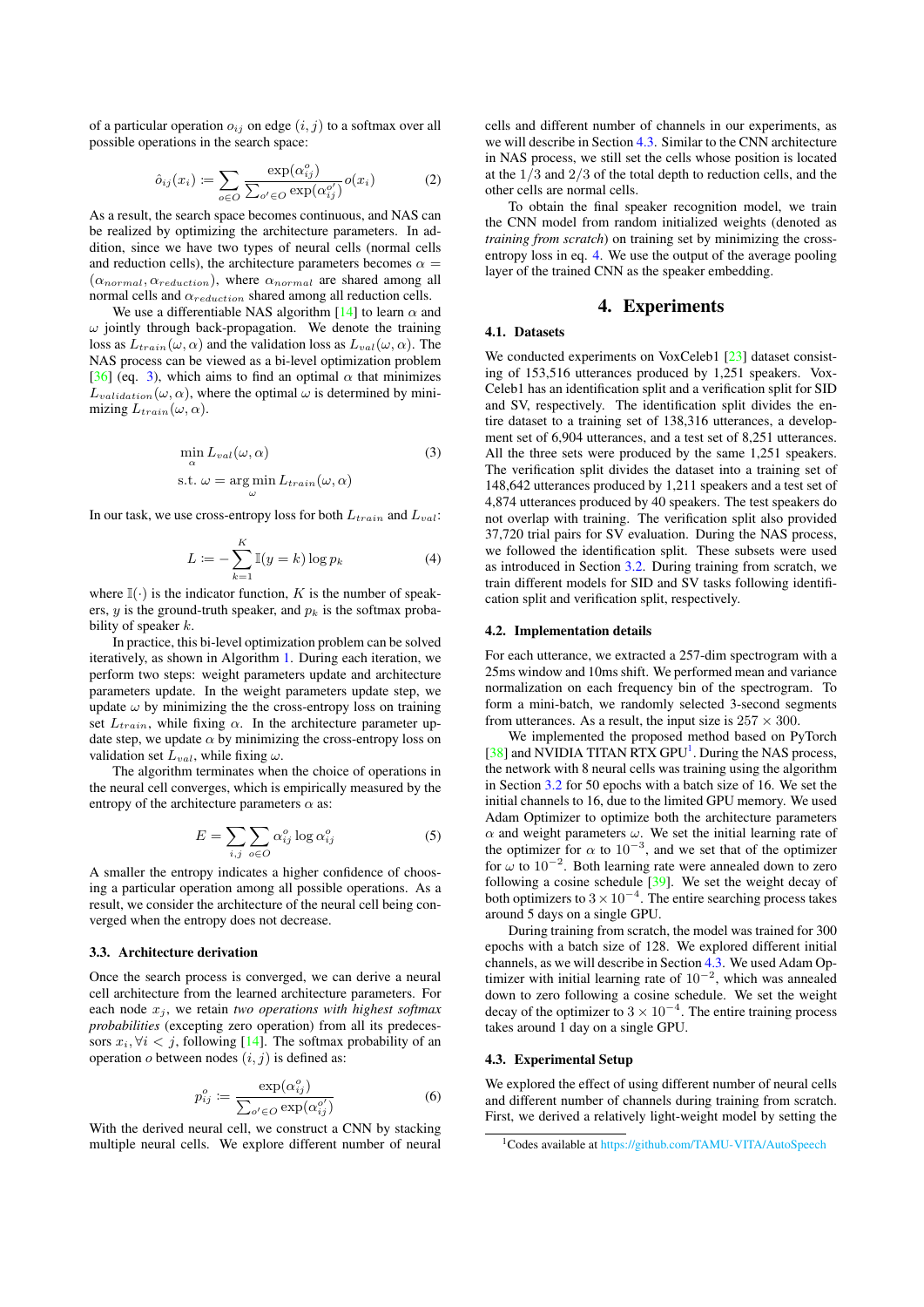<span id="page-3-0"></span>Table 1: *Speaker identification and speaker verification performance on VoxCeleb1 dataset. Dimensions indicate the dimensionality of the speaker embedding.* N *denotes the number of neural cells, and* C *denotes the number of initial channels.*

| Method                        | Top- $1\%$ ) | Top-5 $(\%)$ | EER $(\%)$ | Dimensions | Parameters |
|-------------------------------|--------------|--------------|------------|------------|------------|
|                               |              |              |            |            |            |
| VGG-M [23]                    | 80.50        | 92.1         | 10.20      | 1.024      | 67 million |
| ResNet-18 $[8, 29]$           | 79.48        | 90.97        | 12.30      | 512        | 12 million |
| ResNet-34 [37, 3, 9]          | 81.34        | 94.49        | 11.99      | 512        | 22 million |
| Proposed ( $N = 8, C = 64$ )  | 84.45        | 94.74        | 9.13       | 1.024      | 5 million  |
| Proposed ( $N = 30, C = 64$ ) | 83.45        | 94.21        | 9.01       | 1.024      | 18 million |
| Proposed ( $N = 8, C = 128$ ) | 87.66        | 96.01        | 8.95       | 2.048      | 18 million |

<span id="page-3-1"></span>

Figure 2: *Architecture of the searched normal cell.*

number of neural cells to  $N = 8$  and the number of initial channels  $C = 64$ . Following this, we tried to construct two larger models by growing the number of neural cells and the number of channels, respectively. For a fair comparison between the two large models, we kept the total number of parameters the same in the two models. Consequently, we have a second model with  $N = 30, C = 64$ , and a third model with  $N = 8, C = 128$ . The embedding dimensions and the number of parameters of these models are shown in Table [1.](#page-3-0)

When evaluating the derived architecture for speaker identification, we followed the identification split of VoxCeleb1 dataset. We trained the derived CNN on training set and evaluated it on testing set. To obtain utterance-level speaker embeddings, we divided each test utterance into 3-second segments with 1.5-second overlap. Following this, we extracted the speaker embeddings on these segments, and used the average of these embeddings as the utterance-level speaker embedding. We computed Top-1 and Top-5 accuracies on these utterancelevel speaker embeddings to measure the performance.

When evaluating the derived architecture for speaker verification, we followed the verification split of VoxCeleb1 dataset. We trained the derived CNN on training set and evaluated it on the trial pairs. We obtain utterance-level speaker embeddings as described above, and we used cosine similarity as the similarity metric. We used Equal Error Rate (EER) to measure the performance, which is commonly used for speaker verification systems [\[23\]](#page-4-22).

#### 4.4. Results and Design Insights

We visualize the architectures of the searched cells in Figures [2](#page-3-1) and [3.](#page-3-2) We report the results on speaker identification and speaker verification, as shown in Table [1.](#page-3-0)

We first analyze the effect of the number of neural cells and the number of channels in the proposed method. We found that the model with 8 neural cells and 128 initial channels achieved the best performance among the proposed models on

<span id="page-3-2"></span>

Figure 3: *Architecture of the searched reduction cell.*

both identification (Top-1:  $87.66\%$ , Top-5:  $96.01\%$ ) and verification (EER: 8.95%). Additionally, the two large models both outperform the light-weight one. When comparing between the two large models, we found that the model with  $(N = 8, C = 128)$  achieves better performance that the model with  $(N = 30, C = 64)$ . This result suggests that increasing the number of channels is more effective than increasing the number of neural cells, when constructing a larger model from the searched neural cell.

We next compared the proposed method against three CNN architectures that were commonly used for speaker recognition: VGG-M [\[23\]](#page-4-22), ResNet-18 [\[8,](#page-4-7) [29\]](#page-4-28), and RestNet-34 [\[37,](#page-4-38) [3,](#page-4-2) [9\]](#page-4-8). As there are no open-source implementations from previous works on ResNet-18 and ResNet-34, we implemented these two architecture under similar training settings as the proposed method for a fair comparison. As shown in Table [1,](#page-3-0) all our proposed models outperform the baseline CNN architectures. Specifically, our light-weight model ( $N = 8, C = 64$ ) outperforms ResNet-34, the best baseline architecture, by 3.11% Top-1 and 2.86% EER, with only 5 million parameters (ResNet-34: 22 million parameters). Our best model ( $N = 8, C = 128$ ) outperforms ResNet-34 by 6.32% Top-1 and 3.04% EER, with only 18 million parameters. These results showed that the searched CNN architectures significantly improved both speaker identification and speaker verification performance, while achieving higher parameter efficiency and enjoying lighter weights.

## 5. Conclusions

This paper proposed an automatic approach to find the optimal CNN architecture for speaker recognition. The proposed approach has two stages. The first stage searches for the optimal architecture of a neural cell consisting of several different types of operations. The second stage derives a CNN model by stacking the searched neural cell several times and then trains the CNN model through the standard speaker recognition training process. Evaluation results on both speaker identification and speaker verification demonstrate significantly improved performance, while having lower model complexity.